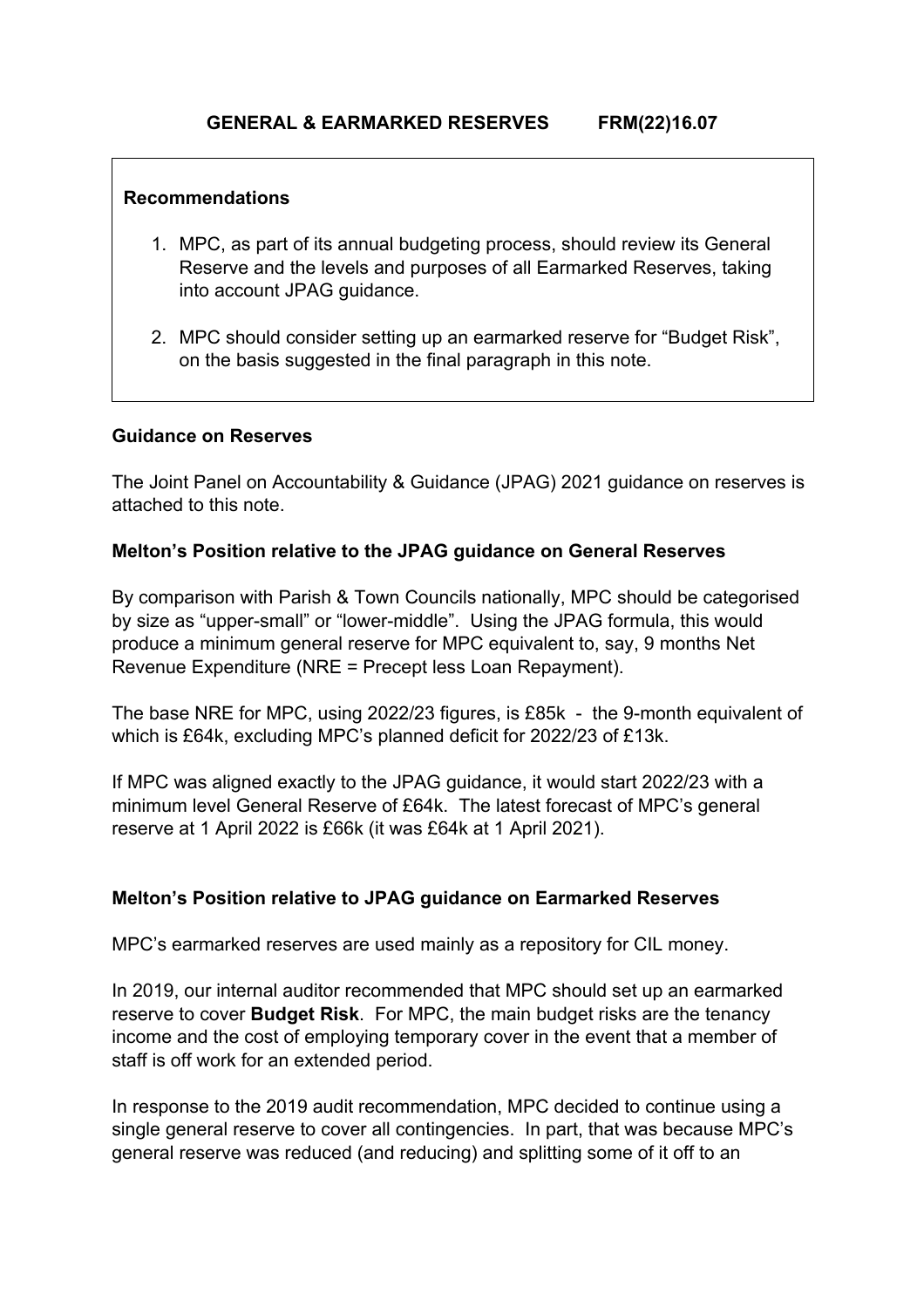earmarked reserve would have made matters worse.

There is, nevertheless, a principled, case for diverting some of the General Reserve into a "Budget Risk" Earmarked Reserve". And there is more budget risk now than there was when MPC declined the internal auditor's recommendation. The creation of a "Budget Risk" Earmarked Reserve would represent a tangible amelioration of the "financial risk" item in MPC's Risk Register. It would also avoid our General Reserve appearing over-stated.

If MPC were to have a "Budget Risk" Earmarked Reserve it should agree an upper limit equivalent to, say 12 months rental income and 3 months of the gross pay budget (currently about £32k). It would not be prudent for MPC to transfer this whole amount in one go from General Reserve to the "Budget Risk" reserve.

**The proposal is for the Budget Risk reserve to be built up over time:**

- **starting with a £5k transfer in 2021/22. This would reduce the General Reserve to £61k at 1 April 2022, a level consistent with JPAG guidance;**
- **and a further £5k transfer in 2022/23;**
- **and for reserves to be subject to regular review, with future transfers to the Budget Risk reserve being made on a planned or opportunistic basis.**

Cllr. Bill Banks Chair of FERM 8th April 2022